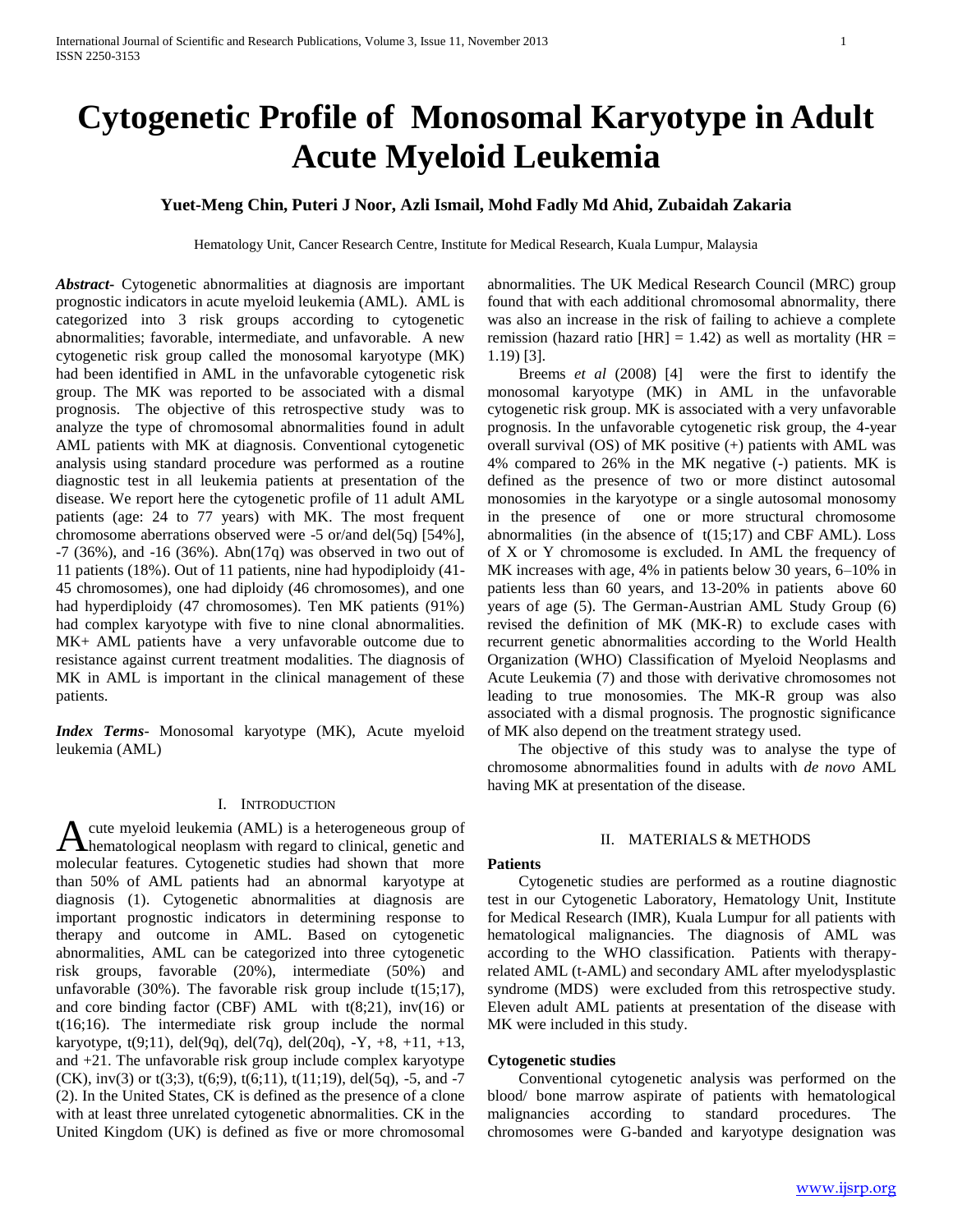according to the International System for Human Cytogenetic Nomenclature (ISCN, 2009) [8] at the time of cytogenetic analysis. Abnormalities were considered clonal when at least two metaphases had the same type of aberration for a structural abnormality or an additional chromosome. For loss of a chromosome, it had to be present in at least three metaphase cells to be considered a clonal monosomy. CK was defined as the presence of a clone with three or more unrelated cytogenetic aberrations.

# III. RESULTS

 The cytogenetic findings of the 11 adult AML patients with MK are shown in Table 1. The age of the 10 patients with MK ranged from 24 to 77 years (median age: 62 years). Eight out of 11 patients with MK were elderly (age 60 years and above). The most frequent chromosome abnormalities observed were -5 or/and del(5q) [54%], -7 (36%), and -16 (36%). Abn(17p) [abnormal  $(17p)$ ] was observed in 2 out of 11 patients  $(18\%)$ . Eight out of 11 patients (73%) had two or more monosomies, as well as two or more structural aberrations. Out of 11 patients, 9 had hypodiploidy  $(41 - 45$  chromosomes), one had diploidy  $(46$ chromosomes) and one had hyperdiploidy (47 chromosomes). Ten MK patients (91%) had CK as well with five to nine clonal cytogenetic abnormalities. Patient 11 did not have CK. Patient no.1 and Patient No. 5 had trisomy 3 and tetrasomy 8 respectively. Fig.1 shows the karyotype of a MK+ AML patient (Patient No. 6) with multiple cytogenetic abnormalities.

## IV. DISCUSSION

 In our study the most frequent chromosome abnormalities observed in MK+ AML patients were -5 or/and del(5q) [45%], -7  $(36\%)$ , and  $-16$   $(36\%)$ . Abn $(17p)$  was observed with a frequency of 18%. The most frequent autosomal monosomies reported in MK are  $-7$ ,  $-5$ ,  $-17$ , and  $-18$ . The six most frequent chromosome abnormalities reported in AML with MK were (in order of decreasing frequency) -5 or del $(5q)$  [55%], -7 (45%), abn(17p) [41%], abn(12p) [24%], -20 or del(20q) [19%], and -18 or del(18q)  $[19\%]$  (6). Deletions or mutations at 17p (which is frequently found in MK and CK) are associated with the loss or dysfunction of the tumor suppressor gene (TSG), *TP53* (9). These findings have led many to speculate the presence of TSGs on chromosomes 5 and 7, and that deletion of part or all of chromosomes 5 or/and 7 results in the pathogenesis of AML. However, no specific TSG has been identified and no simple explanation is available for the frequent losses involving these two chromosomes. Abn(17p), abnormalities in chromosomes 5 and 7, CK, and MK are found more frequently in t-AML than *de novo* AML (10). About 91% of our MK+ AML patients had CK, which was also similar to the study by Voutiadou *et al* (2013) [11].

 MK is also found in MDS and primary myelofibrosis, and is associated with a very poor prognosis. MK is associated with prior chemotherapy or history of abnormal blood counts. Compared to MK- AML patients, MK+ AML patients were older in age, had lower hemoglobin levels, lower median white counts, lower percentage of blasts in bone marrow and peripheral blood.

AML with MK has a poor outcome in patients in any age group, with a poor complete remission (CR) rate and survival estimate, and is even worse in elderly patients. The poor prognosis of MK+ AML is due to resistance against conventional chemotherapy, thus resulting in a low CR rate. High and early relapse rates were seen in patients achieving CR after conventional induction chemotherapy with anthracyclincytarabine. (12). The 4-year OS after allogeneic hematopoietic stem cell transplantation (HSCT) was 52% for MK- AML patients with poor-risk cytogenetics while for AML MK+ patients it was only 28%. However, the outcome of HSCT was considerably better than conventional chemotherapy for MK+ AML patients. Clinical trials using high-dose cytarabine led to superior disease free survival and OS in patients with favorablerisk cytogenetics but not for patients with intermediate- or unfavorable-risk cytogenetics (10). The diagnosis of MK in AML which have a dismal prognosis is important in the clinical management of these patients. The development of suitable novel therapies is greatly warranted for MK+ AML patients.

#### ACKNOWLEDGEMENT

 The authors would like to thank the Director General of Health, Ministry of Health Malaysia (MOH) for approval to publish this scientific paper. We would like to thank the Deputy Director General of Health Malaysia (Research & Technical Support), and the Director of the Institute for Medical Research (IMR) for their kind support. This work was supported by IMR operational budget.

#### **REFERENCES**

- [1] Yang XF, Sun AN, Yin J, *et al*. Monosomal karyotypes among 1147 Chinese patients with acute myeloid leukemia: prevalence, features and prognostic impact. *Asian Pacific J Cancer Prevention* 2012; 5421-26.
- [2] Ho C, Butera JN. Acute myeloid leukemia in the elderly. *Medicine & Health, Rhode Island* 2011; 94: 7-9.
- [3] Grimwade D, Hills RK, Moorman AV, *et al*. Refinement of cytogenetic classification in acute myeloid leukemia: determination of prognostic significance of rare recurring chromosomal abnormalities among 5876 younger adult patients treated in the United Kingdom Medical Research Council trials. *Blood* 2010; 116: 354-65.
- [4] Breems DA, van Putten WL, De Greef GE, *et al*. Monosomal karyotype in acute myeloid leukemia: A better indicator of poor prognosis than a complex karyotype. *J Clin Oncol* 2008; 26: 4791-7.
- [5] Perdigao J, da Silva MG. Monosomal karyotype in myeloid malignancies. *Atlas of Genetics and Cytogenetics in Oncology and Haematology* 2012. [http://atlasgeneticsoncology.org](http://atlasgeneticsoncology.org/)
- [6] Kayser S, Zucknick M, Dohner K, *et al*. Monosomal karyotype in adult acute myeloid leukemia: prognostic impact and outcome after different treatment strategies. *Blood* 2012; 119: 551-8.
- [7] Vardiman JW, Thiele J, Arber DA, et al. The 2008 revision of the World Health Organization (WHO) classification of myeloid neoplasms and acute leukemia: rationale and important changes. *Blood* 2009; 114: 937-951.
- [8] Shaffer LG, Slovak ML, Campbell LJ, eds. S. Karger; Basel, Switzerland. *An International System for Human Cytogenetic Nomenclature (ISCN)* 2009.
- [9] Rucker FG, Schlenk RF, Bullinger L *et al*. *TP53* alterations in acute myeloid leukemia with complex karyotype correlate with specific copy number alterations, monosomal karyotype, and dismal outcome. *Blood* 2012; 119: 2114-21.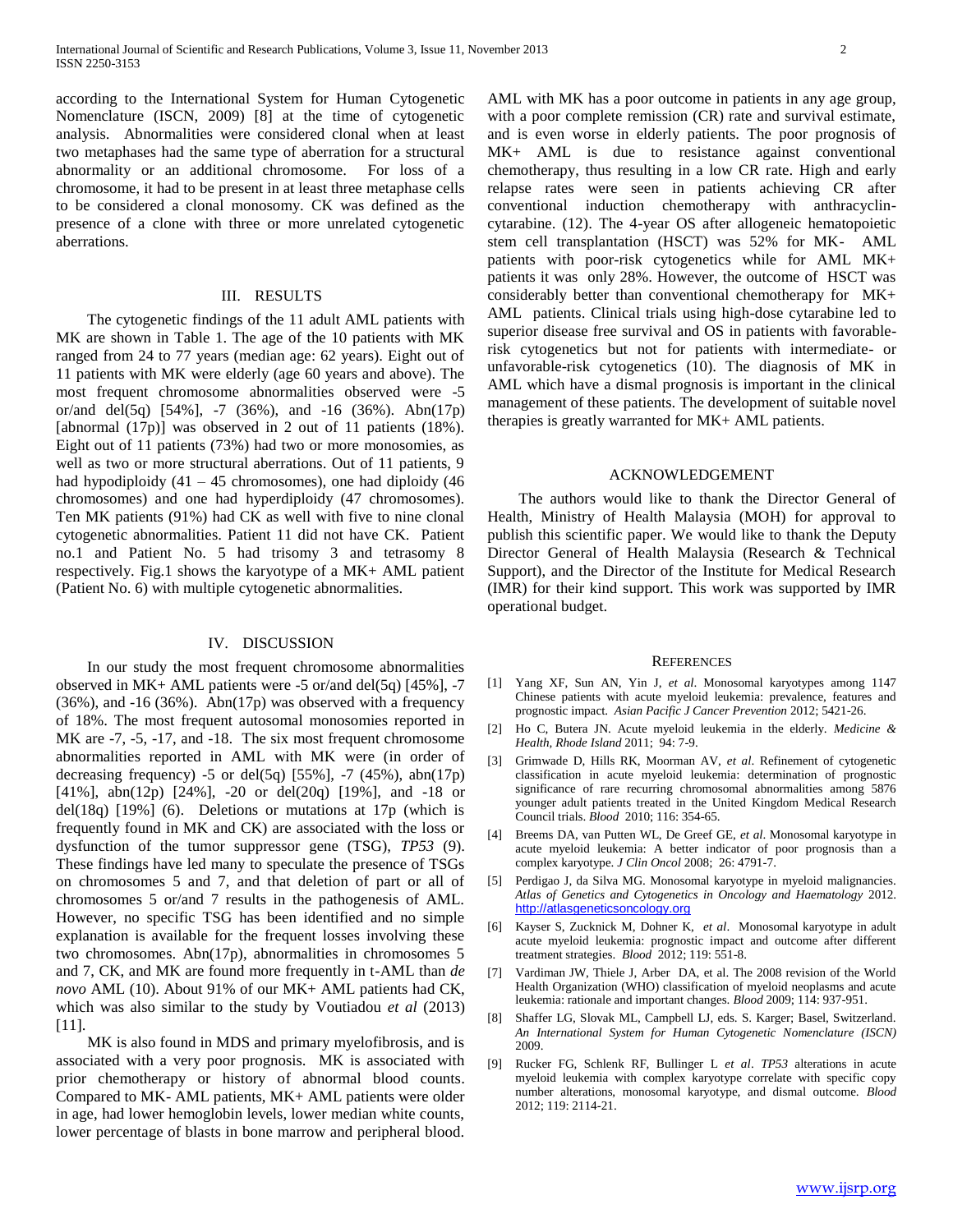- [10] Orozco JJ, Appelbaum FR. Unfavorable, complex, and monosomal karyotypes: the most challenging forms of acute myeloid leukemia. *Oncology* 2012; 26: 1-10.
- [11] Voutiadou G, Papaioannou G, Gaitatzi M, *et al*. Monosomal karyotype in acute myeloid leukemia defines a distinct subgroup within the adverse cytogenetic risk category. *Cancer Genetics* 2013; 206: 32-6.
- [12] Breems DA, Lowenberg B. Acute myeloid leukemia with monosomal karyotype at the far end of the unfavorable prognostic spectrum. *Hematologica* 2011; 96: 491-493.

## **AUTHORS**

**First Author** – Yuet-Meng Chin, Hematology Unit, Cancer Research Centre, Institute for Medical Research, Kuala Lumpur, Malaysia

**Second Author** – Puteri J Noor, Hematology Unit, Cancer Research Centre, Institute for Medical Research, Kuala Lumpur, Malaysia

**Third Author** – Azli Ismail, Hematology Unit, Cancer Research Centre, Institute for Medical Research, Kuala Lumpur, Malaysia **Fourth Author** – Mohd Fadly Md Ahid, Hematology Unit, Cancer Research Centre, Institute for Medical Research, Kuala

Lumpur, Malaysia

**Fifth Author** – Zubaidah Zakaria, Hematology Unit, Cancer Research Centre, Institute for Medical Research, Kuala Lumpur, Malaysia

**Correspondence Author** – Yuet-Meng Chin, Hematology unit, Institute for Medical Research (IMR), Jalan Pahang, 50588 Kuala Lumpur, Malaysia, Tel: 603-26162711, Fax: 603- 26162530, E-mail: chinym@imr.gov.my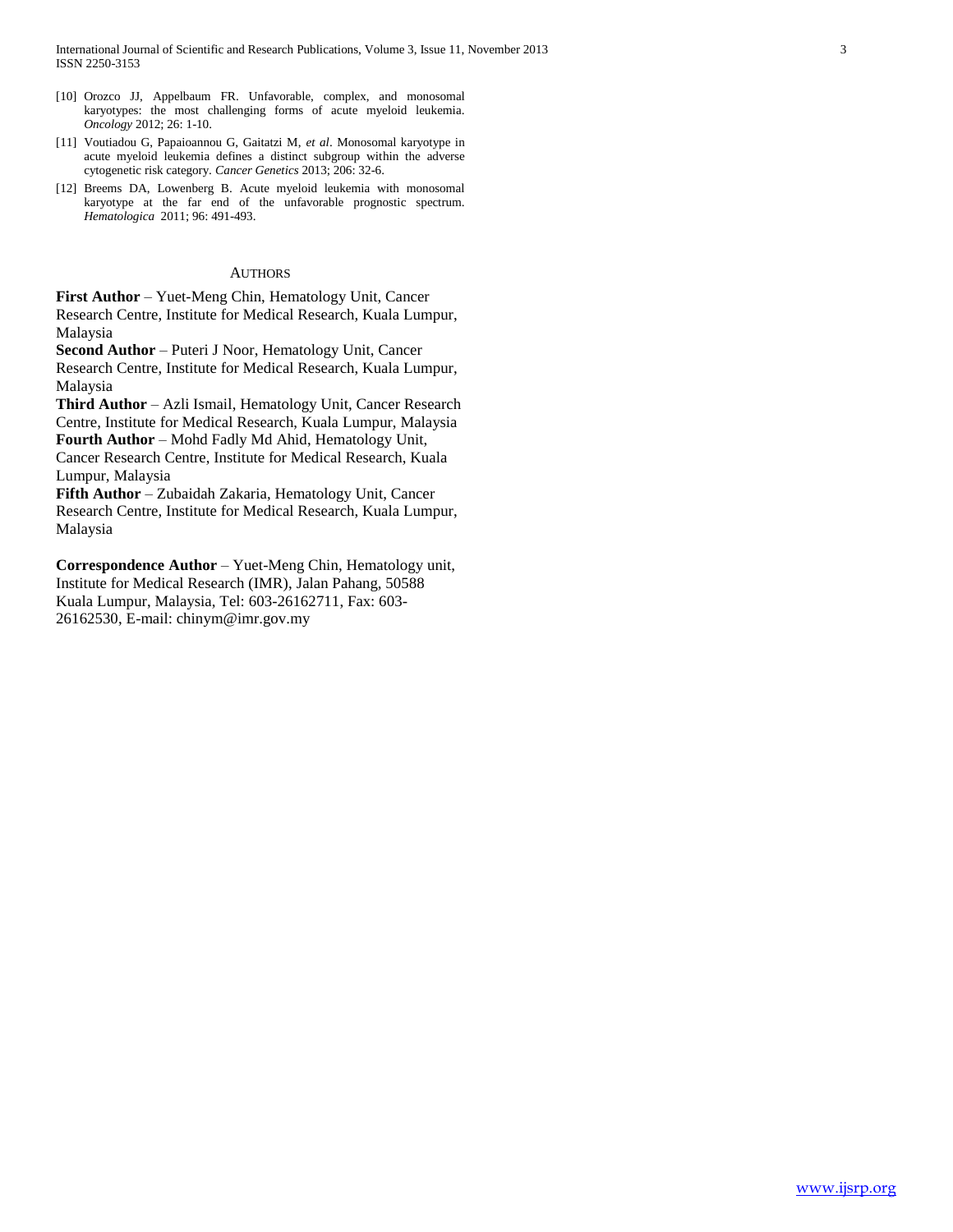| <b>AML Patients</b> |                |            | <b>Types of Chromosome Abnormalities</b> |                                                                                     |                                             | Total No. of       |
|---------------------|----------------|------------|------------------------------------------|-------------------------------------------------------------------------------------|---------------------------------------------|--------------------|
| No                  | Age<br>(Years) | <b>Sex</b> | <b>Autosmal Monosomy/</b><br>monosomies  | Structural abnormality/<br>abnormalities                                            | Gain of whole<br>chromosome/<br>chromosomes | <b>Chromosomes</b> |
|                     | 75             | M          | $-8, -17$                                | $del(1p)$ , +abn $(2q)$ , del $(4q)$ ,<br>abn(12), abn(15q),                        | $+3$                                        | 46                 |
| $\overline{2}$      | 62             | F          | $-7, -9, -16, -17$                       | del(5q), add(12p), abn(19p)                                                         | $\overline{\phantom{a}}$                    | 42                 |
| 3                   | 64             | M          | $-5, -7, 17, -18$                        | $abn(14q)$ , $abn(20)$ , +ring chr                                                  | $\blacksquare$                              | 42                 |
| 4                   | 59             | F          | $-13, -18$                               | $+del(4p)$ , del $(5q)$ , del $(6p)$ , del $(7p)$ ,<br>+abn(9q), abn(17p), abn(22p) | $\blacksquare$                              | 45                 |
| 5                   | 67             | M          | $-15$                                    | $del(6q)$ , $del(7q)$                                                               | $+8, +8$                                    | 47                 |
| 6                   | 60             | F          | $-9, -12, -16, -18, -20$                 | $t(5,7)$ , abn $(5q)$ , abn $(17p)$                                                 |                                             | 41                 |
| $\overline{7}$      | 77             | F          | $-13, -16, -21, -21$                     | $+del(3q), +del(5q)$                                                                | $\blacksquare$                              | 44                 |
| 8                   | 76             | M          | $-7, -16$                                | add(1p), +ring chr                                                                  | $\blacksquare$                              | 45                 |
| 9                   | 60             | M          | $-4, -12, -20$                           | $del(4p)$ , $del(5q)$ , $add(7q)$ , $del(8q)$                                       | $\blacksquare$                              | 43                 |
| 10                  | 35             | M          | $-3$                                     | del(5q), del(7q), del(11q), del(12p)                                                | $\blacksquare$                              | 45                 |
| 11                  | 24             | F          | $-7$                                     | t(3;3)                                                                              |                                             | 45                 |

| Table 1: Chromosome abnormalities in acute myeloid leukemia (AML) patients with monosomal karyotype |
|-----------------------------------------------------------------------------------------------------|
|-----------------------------------------------------------------------------------------------------|

*Legend*

M : Male

minus sign (-) : Loss of part or whole chromosome add : Additional chromosome material plus sign (+) : Gain of part or whole chromosome chr: Chromosome p: Short arm of chromosome

del : Deletion q : Long arm of chromosome

F: Female t : Translocation